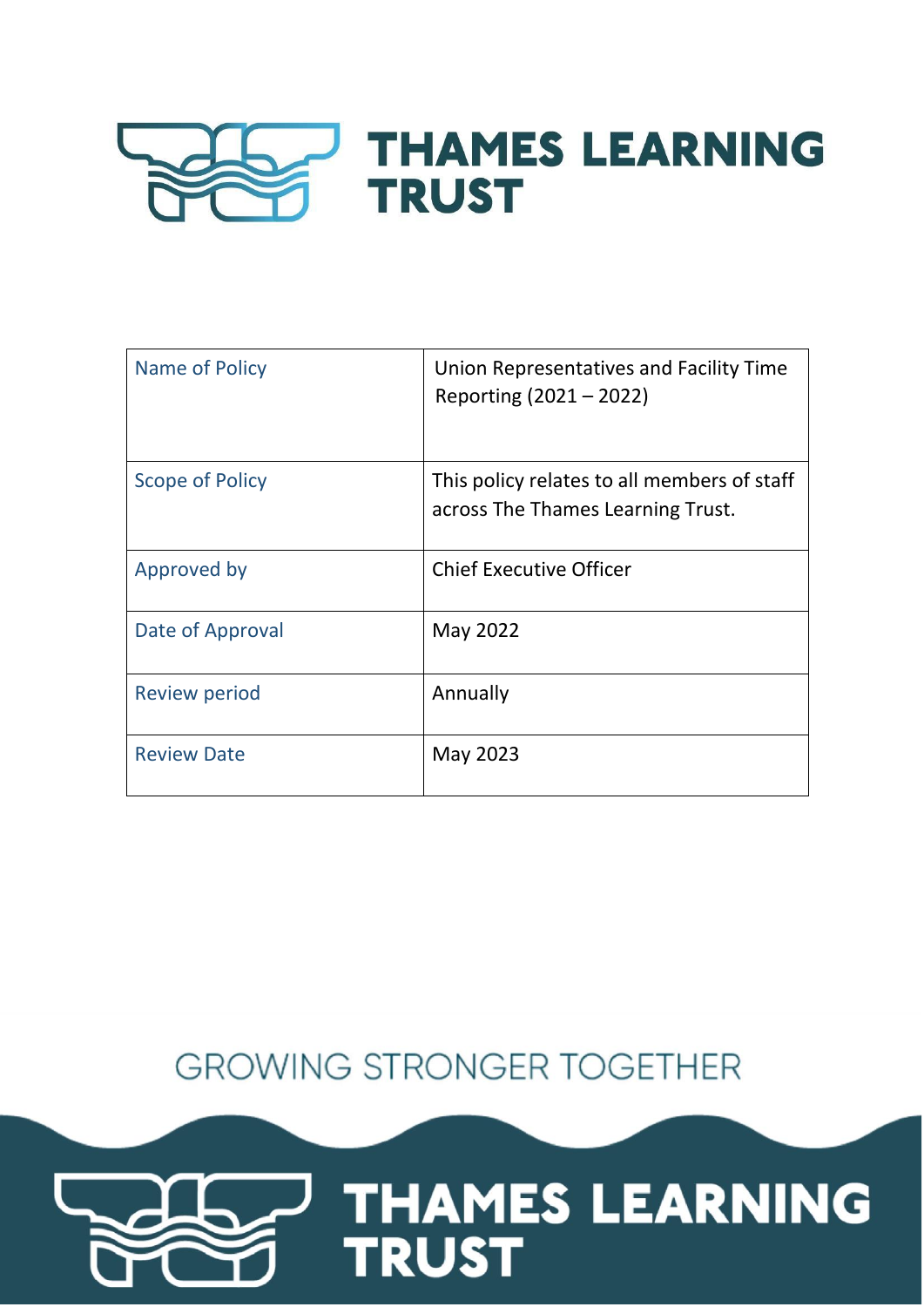# **CONTENTS**

| 1. PURPOSE & SCOPE                 |   |
|------------------------------------|---|
| 2. ENTITLEMENTS FOR UNION OFFICALS | 3 |
| 3. PUBLISHING REQUIREMENTS         | 3 |
| 4. PAID TIME OFF FOR DUTIES        | 3 |
| 5. TIME OFF FOR ACTIVITIES         | Δ |

# **APPENDICES**

## **Appendix A**

FACILITY TIME REPORTING TEMPLATE **FACILITY** TIME REPORTING TEMPLATE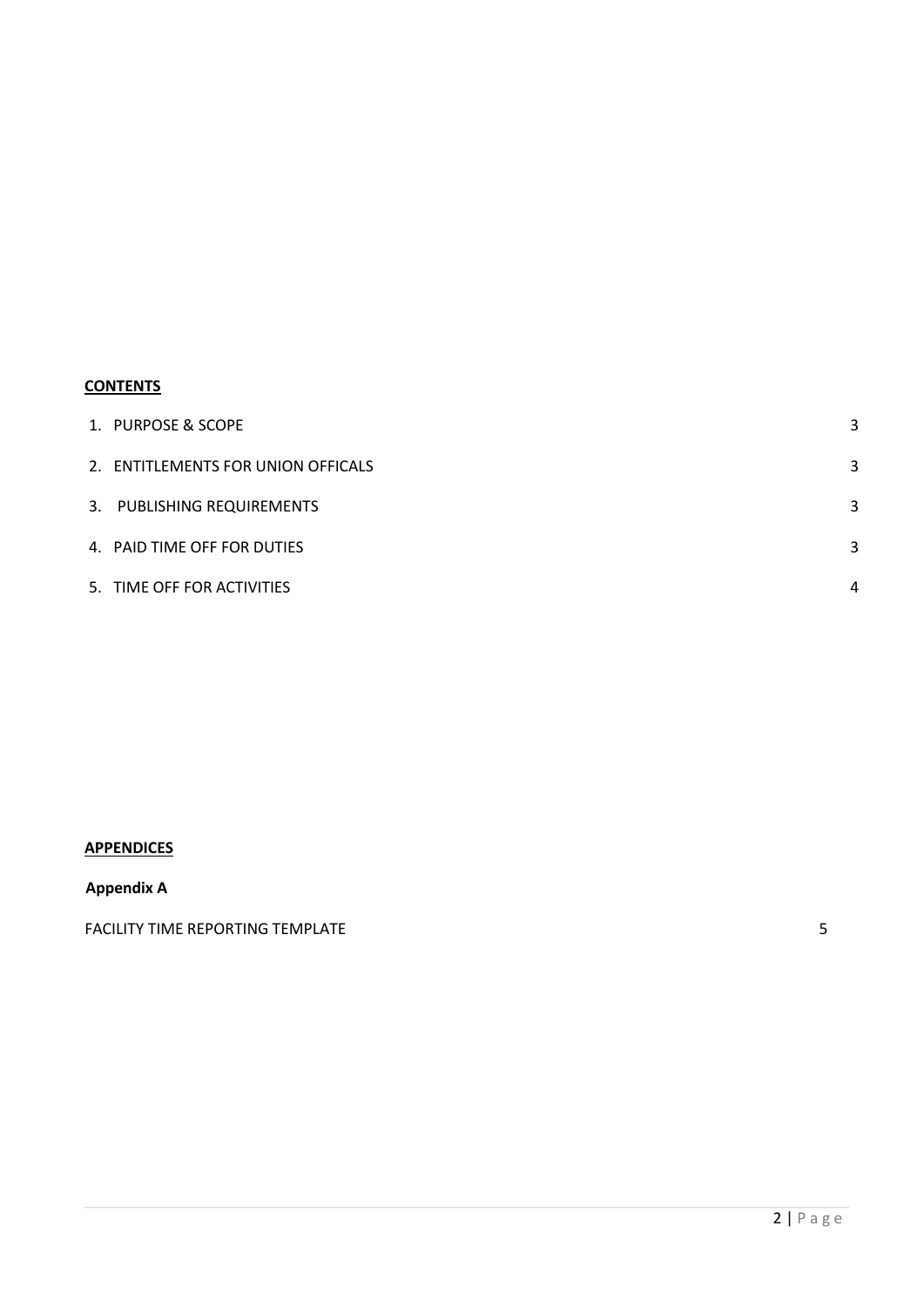## <span id="page-2-0"></span>**1. PURPOSE & SCOPE**

- 1.1 This policy and procedure meets the requirements of relevant information based on Regulation 8 of The Trade Union (Facility Time Publication Requirements) Regulations 2017, section 172A of the Trade Union and Labour Relations (Consolidation) Act 1992, ACAS and guidance on trade union facility time from the Cabinet Office.
- 1.2 The purpose of the policy is to ensure the Trust maintain a consistent approach to Trade Union Officials in relation to their duties, time off and how the Trust publish the facility time reporting.
- 1.3 A Trade Union Official must be from an independent trade union recognised by the Trust.

### <span id="page-2-1"></span>**2. ENTITLEMENTS FOR UNION OFFICALS**

- 2.1 Reasonable paid time off during working hours to carry out certain trade union duties.
- 2.2 Reasonable time off during working hours to take part in any trade union activities, including taking part in activities when acting as a union representative.

### <span id="page-2-2"></span>**3. PUBLISHING REQUIREMENTS**

- 3.1 As long as Thames Learning Trust has more than 49 full time equivalent employees throughout the entirety of any 7 month period within the "relevant period" (a 12 month period beginning with 1 April and ending 31 March, and at least one of these employees is a relevant union official; the Trust will publish the Facility Time of Trade Union Officials on the Thames Learning Trust website.
- 3.2 The data will be published before 31 July of any year. (Please refer to appendix A for data published)
- 3.3 The data published will only reflect paid time off.

#### <span id="page-2-3"></span>**4. PAID TIME OFF FOR DUTIES**

- 4.1 In order for the Trust to entitle paid time off for Trade Union duties, the employee must be a union official from an independent Union recognised by the Trust.
- 4.2 **Union representative** can be allowed paid time off for concerned with negotiations or other duties related to the subjects of collective bargaining. These subjects may include:
	- Terms and conditions of employment (such as pay and hours of work)
	- Matters of discipline
	- Trade union membership or non-membership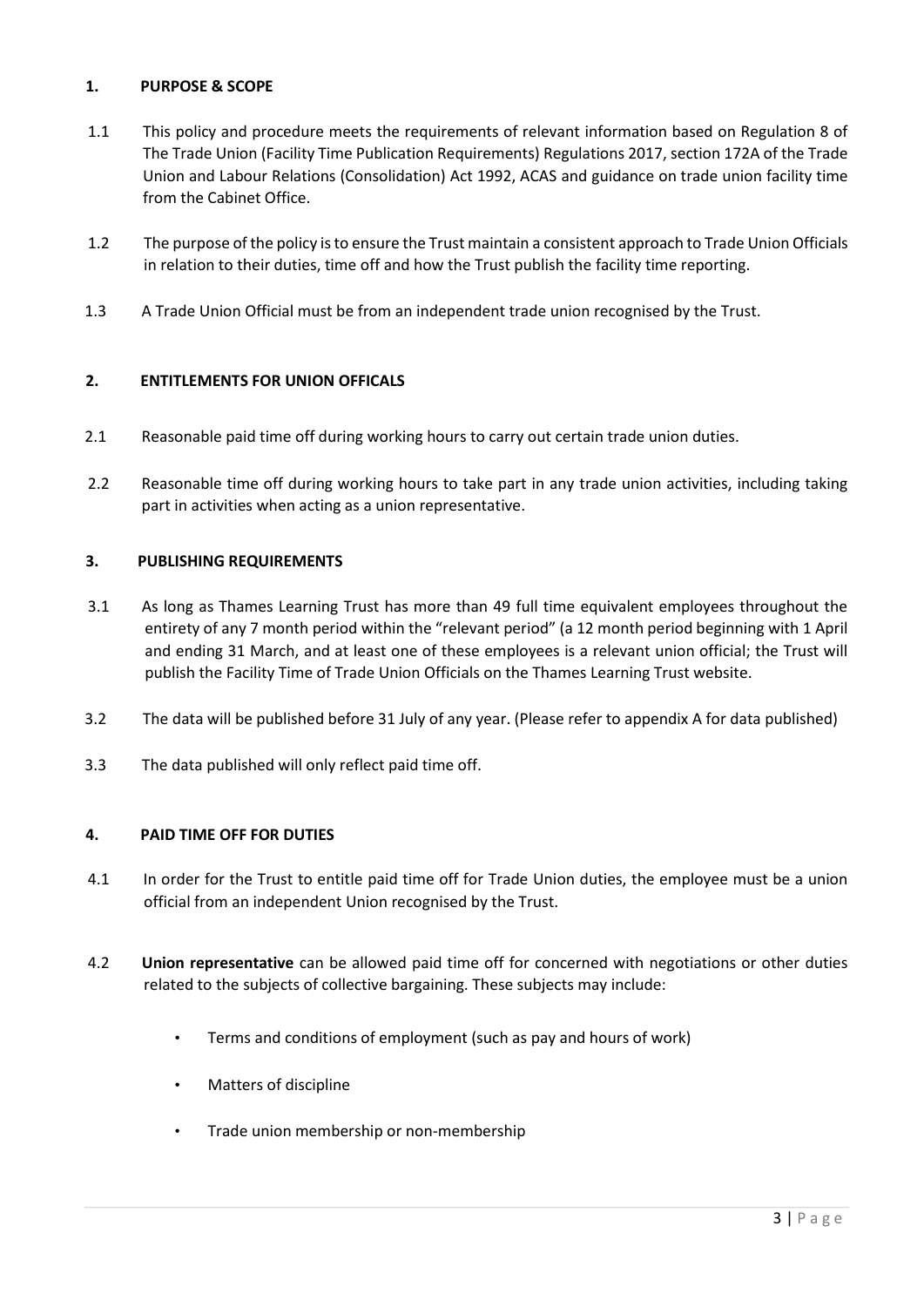- 4.3 **Union learning representatives** can be allowed paid time off for duties such as:
	- Analysing learning or training needs
	- Providing information and advice about learning or training
	- Arranging learning or training
- 4.4 **Union health and safety representatives** can be allowed paid time off for functions such as:
	- Investigating potential hazards and dangerous occurrences at the workplace
	- Investigating complaints by any employee relating to their health, safety or welfare at work
	- Making representations to the employer on general matters affecting workplace health, safety or welfare
- 4.5 **Paid off time for training** all of the officials are also entitled to reasonable paid time off to undergo training relevant to carrying out their trade union duties.
- 4.6 For union representatives and union health and safety representatives, this training must be approved by the Trades Union Congress (TUC) or by the independent trade union of which the employee is a representative. Proof of this will be required by the Trust.
- 4.7 The Trust will allow paid time off to employees to accompany other colleagues within the Trust to grievance or disciplinary hearings.
- 4.8 The Trust will allow paid time off for Union Officials to accompany others to grievance or disciplinary hearings from other employers but to do this they must be certified by the Union and the Trust may asked for proof of certification to grant such paid time off.

## <span id="page-3-0"></span>**5. TIME OFF FOR ACTIVITIES**

- 5.1 The Trust may allow time off for Trade Union activities but this will not be paid. The activities may include:
	- Attending workplace meetings to discuss and vote on the outcome of negotiations
	- Meeting full time officers to discuss issues relevant to the workplace
	- Voting in union elections
	- Having access to services provided by a union learning representative
- 5.2 The Trust will not approve time off for activities which consist of industrial action.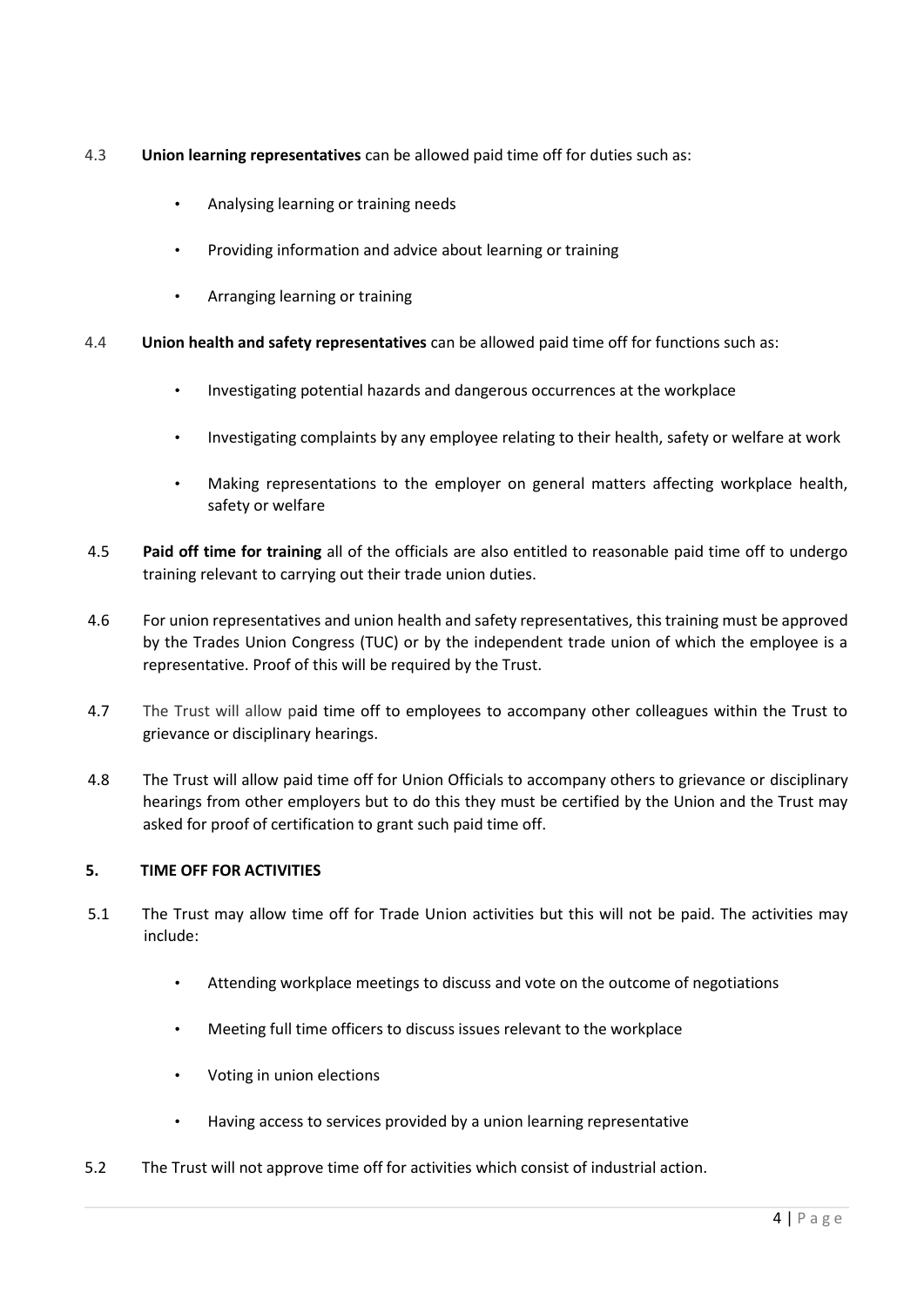### **APPENDIX A**

#### **FACILITY TIME**

## **Relevant union officials**

What was the total number of your employees who were relevant union officials during the relevant period?

| Number of employees who were relevant union<br>officials during the relevant period | Full-time equivalent employee number |
|-------------------------------------------------------------------------------------|--------------------------------------|
|                                                                                     |                                      |

#### **Percentage of time spent on facility time**

How many of your employees who were relevant union officials employed during the relevant period spent a) 0%, b) 1% to 50%, c) 51% to 99%, or d) 100% of their working hours on facility time?

Facility time in this context includes:

- Paid time off for the purpose of carrying out trade union duties as a union representative, union learning representative or union health and safety representative
- Paid time off for the purpose of undergoing training relevant to the carrying out of trade union duties
- Paid time off for accompanying another of the employer's workers to grievance or disciplinary hearings
- Paid and unpaid time off for taking part in trade union activities when acting as a union representative

| <b>Percentage of time</b> | <b>Number of employees</b> |
|---------------------------|----------------------------|
| 0%                        | 3                          |
|                           |                            |
| 1% to 50%                 | 0                          |
| 51% to 99%                | 0                          |
| 100%                      | $\mathbf 0$                |